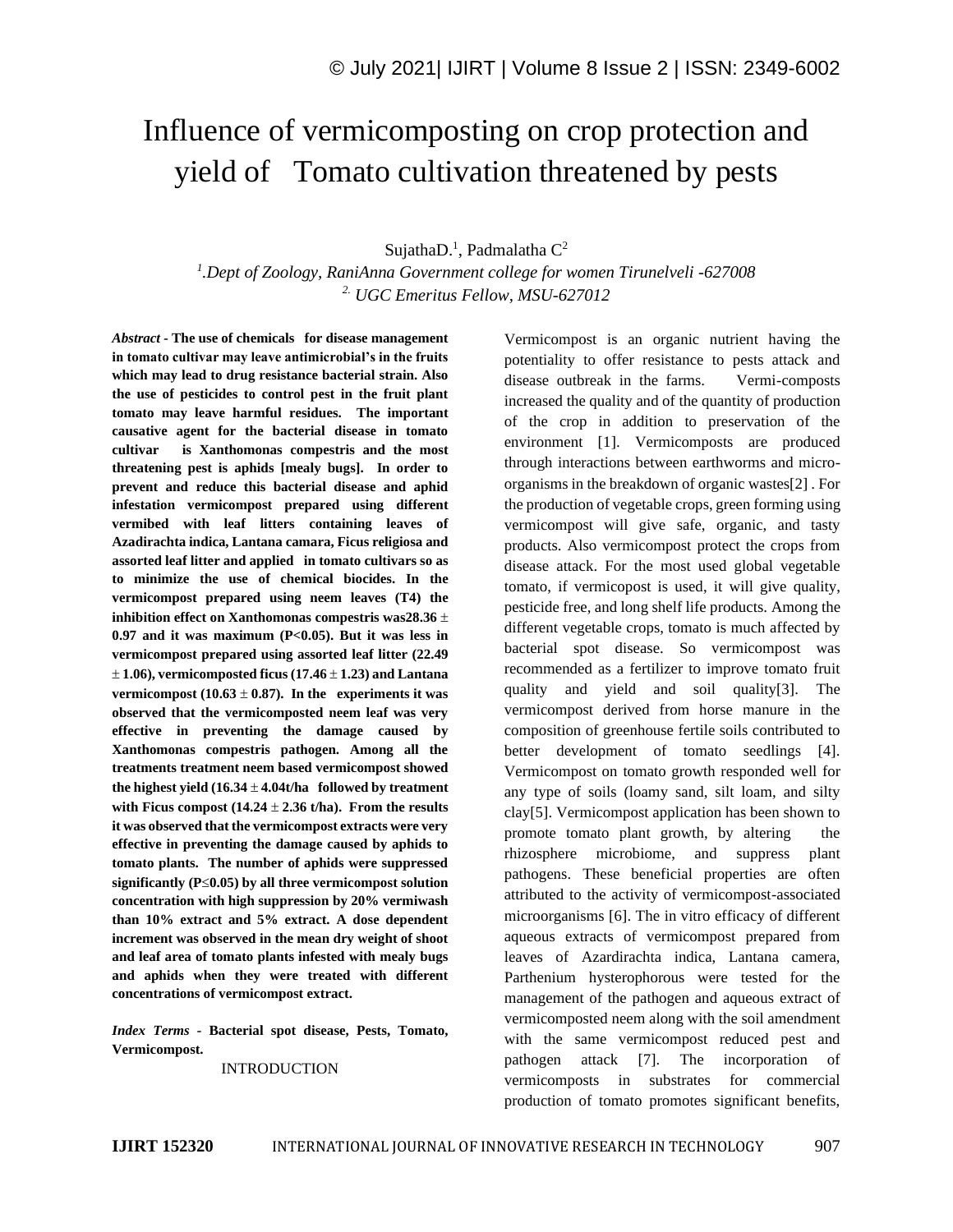such as early flowering and fruiting and productivity increased[8,9]. The use of chemicals for disease management in tomato may leave antimicrobial's in the fruits which may lead to drug resistance bacterial strain. The chief causative agent for the bacterial disease in tomato is *Xanthomonas compestris* and the most threatening pest is aphids[mealy bugs]. In order to prevent and reduce this bacterial disease and aphid infestation vermicompost application was tried in tomato cultivars and the study provided a positive sign.

# MATERIAL AND METHODS

#### Vermicompost Preparations

For the preparation of vermicompost, the earthworm *Eudrilus eugeniae* was employed. The vermibed was prepared using leaf litters containing leaves of *Azadirachta indica, Lantana camara* Linn, *Ficus religiosa* and assorted leaf litter. The leaf litters were preliminarily decomposed for three weeks after mixing with thin slurry of country cow dung with occasional turning in small mud pot  $12 \times 6 \times 4$  cm. After 21 days of decomposition, the earthworm *E.eugeniae* (Kinb) was introduced in to the vermibed. Vermicompost from different beds were collected and sieved separately. Using the vermicompost 10% aqueous extract (vermiwash)was taken with sterile distilled water.

Fresh vermicompost (10g) was taken in a conical flask and mixed with 100ml of sterile distilled water. The flask was kept in orbital shaker for 5 h and allowed to settle for 1 hour. The supernatant was filtered using a membrane filter of size 0.4p and stored at 4<sup>0</sup>Cfor further use. The supernatant is the vermiwash.

#### Bactrial strain preparation

Pure culture of the bacterial pathogen, *Xanthomonas campestris* (Diodge) was obtained from Tamilnadu Agricultural university, Coimbatore. For the experiment  $10^8$  CFU/mL of the inoculums was prepared . The bacterial isolates were inoculated in to nutrient broth and incubated for 48 h at room temperature ( $27 \pm 3^0$ C). The optical density of 48 hours nutrient broth culture was adjusted to 0.450 at 610 nm using UV-visible spectrophotometer to get the inoculums of  $1 \times 10^8$  CFU/mL.

Antibacterial activity of the above mentioned extracts was determined using the agar well diffusion assay method. The bacterial culture was swabbed onto the Nutrient agar plates. Wells of uniform size were bored in the medium and 1mL of the respective extracts was added into the wells. The antimicrobial activity was recorded on the basis of diameter of zone of inhibition, which was measured after 24 h of incubation at  $37^{\circ}$ C. Sterile distilled water was used as control. Plates were maintained in triplicates.

Seed treatment and raising of seedlings

Tomato seeds (S-22) were soaked in 10% aqueous extracts of different vermicomposts (T1-Seeds soaked in water+no amendment to soil; T2-seeds soaked in water+FYM amendment to soil; T3-seeds soaked in water+soil amendment with vermicomposted neem leaves; T4-seeds soaked in aqueous extract of vermicomposted neem leaves; T5-seeds soaked in aqueous extract of vermicomposted assorted leaf litter + soil amendment with vermicomposted neem leaves; T6-seeds soaked in aqueous extract of lantana flowers+ soil amendment with vermicomposted neem leaves ad T7-seeds soaked in aqueous extract of *Ficus religiosa* leaves+ no amendment with vermicomposted neem leaves) for experimental plots. They were soaked in water for control plots for one h before sowing in the nursery beds. The seedlings were raised in separate nursery beds of size  $1 \times 1$  m to which vermicompost was applied  $@$  rate of 5 tons ha<sup>-1</sup>.

#### Micro plot studies

Micro plots each of size  $2 \times 1.5$  m were prepared in triplicates using completely randomized block design. Pathogen inoculum (60 mL) was inoculated into each plot at the rate of  $1 \times 10^8$  CFU mL<sup>-1</sup> five days before sowing the seeds. The presence of pathogen was confirmed in the field on fourth day (*X. campestris* -  $34 \times 10^3$  CFU/g). From the nursery beds seedlings were transplanted to plots and each plant received 250 g of vermicompost (spot application) in two split doses -50% at the time of transplantation and 50% after one month. Micro plots without any amendment was used as control and the application of farm yard manure served as an additional control. Each microplot had a density of 50 plants. During crop growth, plants were monitored for survival rate and number of infected

#### In-Vitro antibacterial studies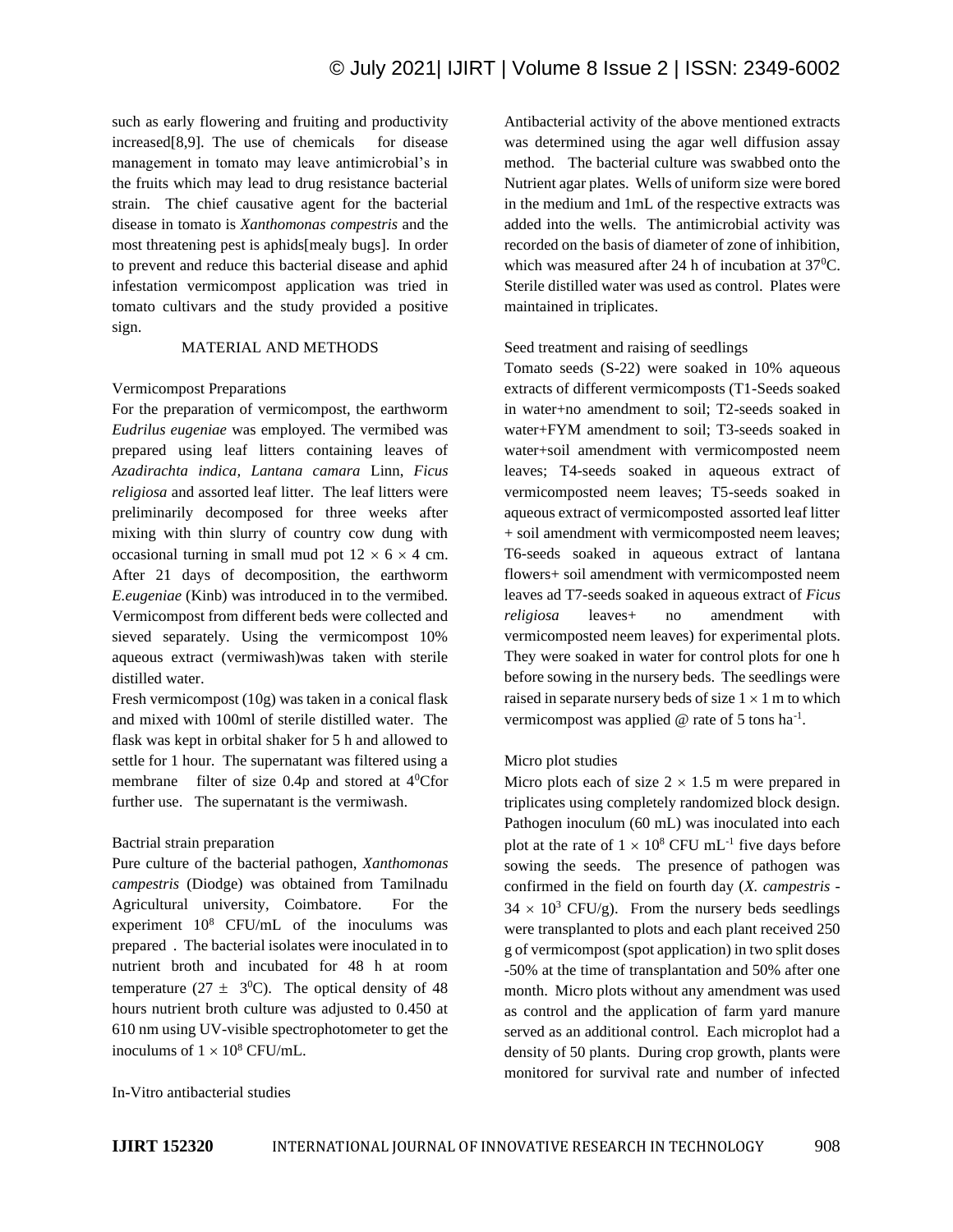plants. The fruit yield per plot was recorded for each treatment.

# Treatment

For the experiments the plant tomatoes (*Lycopersicon esculenlum*) was chosen. The vermicompost was prepared using the earth worm, *Eudrilus euginiae*. For the experimental trial earthen pots with 25cm diameter was used. The pots were filled with sterilized real and black soil and plant nutrients up to the neck region. The pots were placed in green house. To each pot 8 tomato seeds were seeded. When the plants started to germinate all pots were thinned to 4 seeds per plot. Plants were watered regularly with nutrient rich solution three times weekly. This nutrient is easily soluble fertilizer and it is rich with balanced NPK and micronutrients. The plants were grown for 4 weeks in green houses before they were infested with the pests' aphids for a test period of 14 days.

To the pot reared tomatoes, 3 concentrations of vermicompost extracts viz., 5%, 10% and 20% were applied. For the control deionized water was given. The vermicomposts doses and (200ml) and deionized water (200ml) were applied to plants on soil drenches to approximately field capacity moisture content at sowing, and at weekly intervals thereafter. The tomatoes were exposed to infestations by green peach aphids and mealy bugs for 14 days in cages. The aphids were collected from fields. After 6 weeks plants were harvested to find out, shootand root dry weight, and leaf study. Shoots were oven dried at 60°c for 24 h. Leaf areas were measured using Licor model 3100 leaf area meters.

# Aphid attack study

To study the pest attack in vermicompost used and non-used tomato cultivar the pests infested were with tomatoes seedlings were kept under a cage covering  $(40cm \times 40cm \times 40cm)$  with a mesh size 0.2mm. Each cage treatment was kept in triplicate. For the treatment the pots were filled with soil, drenched with 5%, 10% and 20% vermicompost extracts. In each experimental cage 25 aphids (*Myzus persicae*) and 25 (*Planococcus citri*) mealy bugs were released on the 1 st day of experiments. After 1, 3, 5, 7, 9, 11, 13 and 14 days of infestation the number of aphids in the treatment plants were counted. Also, the damage caused by the infested pests to the tomatoes plants

were recorded using a rating scale of 0 (none) to 5 (total) based on areas of leaf damaged.

After 14 days the plants in the green house was analyzed thoroughly. The results for damaged leaves based on ratings were subjected to statistical analysis.

# RESULTS AND DISCUSSION

Vermicompost and bacterial infection

The inhibitory effect of different vermicomposts expressed in percentage after by treating the seedlings of tomato plant shows the influence of different vermicomposts.]Fig.1]. .In the vermicompost prepared using neem leaves (T4) the inhibition effect on *Xanthomonas compestris* was  $28.36 \pm 0.97$  and it was maximum (P<0.05). But it was less in vermicompost prepared using assorted leaf litter  $(22.49 \pm 1.06)$ , vermicomposted ficus  $(17.46 \pm 1.23)$ and Lantana vermicompost (10.63  $\pm$  0.87). In the experiments it was observed that the vermicomposted neem leaf was very effective in preventing the damage caused by *Xanthomonas compestris* pathogen. In the *Ficus religiosa* vemicomposed treatment the survival of the plant was 95%. In the control the pathogenic effect of xanthomonas was high and only 53% of the plant survived. The yield of tomatoes fruits per plot from three harvests was analysed. In the second harvest, the yield was higher in all treatments. The duration between each harvest was 10 days.

Among all the treatments treatment T4 (Neem) showed the highest yield  $(16.34 \pm 4.04t/\text{ha}$  followed by treatment with *Ficus* compost (T7)  $(14.24 \pm 2.36$ t/ha). In the control the yield was  $1.04 \pm 0.88$  t/ha). An evaluation of yield in relation to the soaking of the seeds before seedling showed that the seeds soaked in neem compost extract provided a higher degree of protection against the pathogen. So, the present study informs that the seed treatment is also very important for getting good yield and crop protection. As neem leaves are naturally having a good antimicrobial potency, the vermicompost prepared using neem leaves are more potential than other treatments as reported earlier [ 10,11].

The present study emphasized that the seed treatment with neem leaf processed vermicompost extracts are more potential to control *Xanthomonas compestri* than other treatments. The damage noted was 2.4 on the 2nd day. The damage as assessed using damage index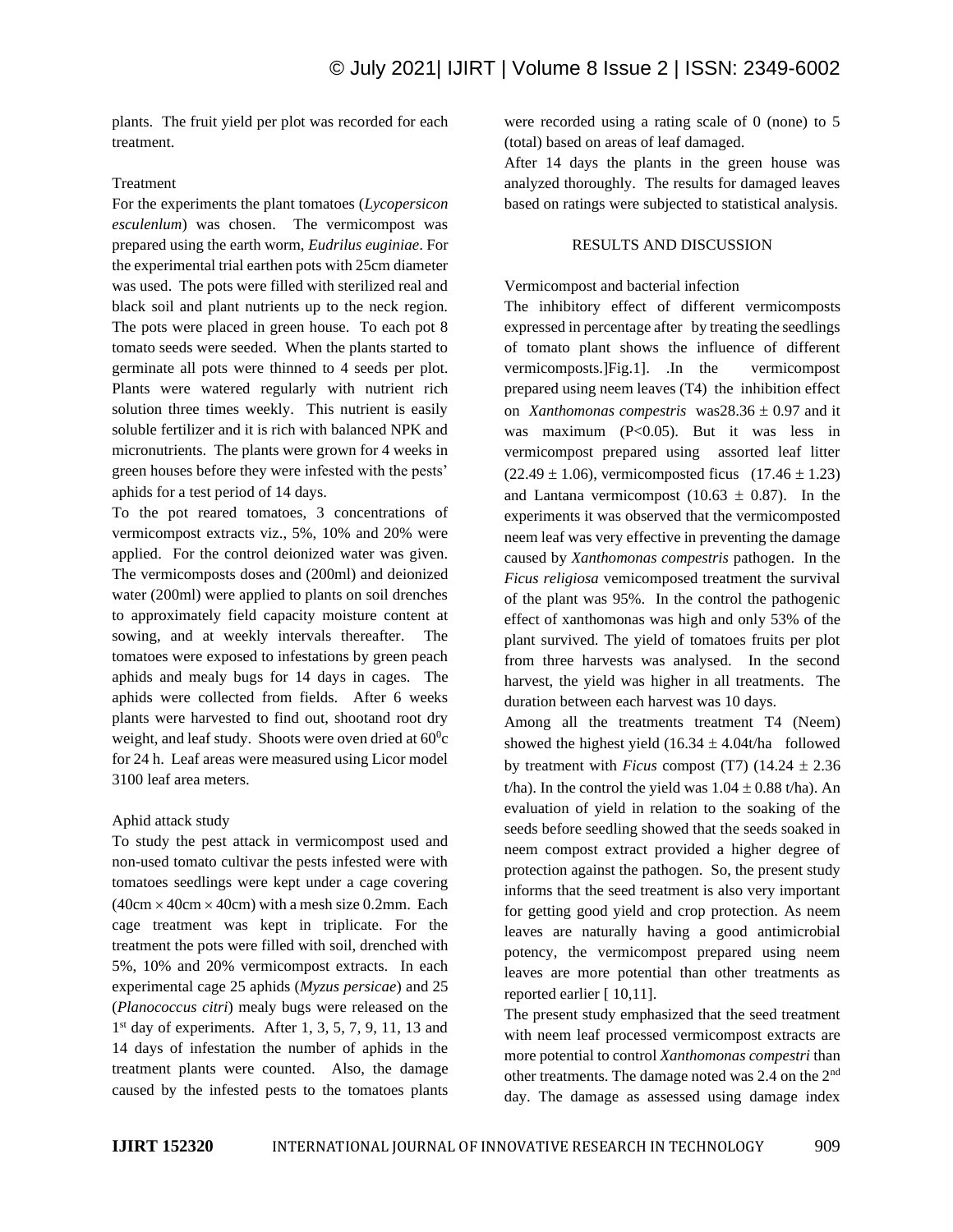showed that the pests attack increased in an ascending manure in the successive days. It was 3.1, 3.6, 3.9, 4.1,4.7 and 4.8 on the 4<sup>th</sup>, 6<sup>th, 8th</sup>, 10<sup>th</sup>, 12<sup>th</sup>, and 14<sup>th</sup> day respectively (Fig. .2).

The damage level was declined in 5%, 10% and 20% vermicompost extract treatments. In 5% treatment the damage level ranges from 1 to 2.7. The minimum damage reported was on the 2<sup>nd</sup> day and it was 1. Maximum damage was 2.7 on the  $14<sup>th</sup>$  day. In 10% treatment the damage level decreased and it was 2.3 on the 14<sup>th</sup> day. The maximum decrease in damage was observed in plants treated with 20% concentration of vermicompost extract. From the results it was observed that the vermicompost extracts were very effective in preventing the damage caused by aphids to tomato plants. The number of aphids were suppressed significantly  $(P \le 0.05)$  by all three vermicomposts solution concentration with high suppression by 20% vermiwash than 10% extract and 5% extract. In the experimental cages 25 aphids were allowed to settle per plant. In the deionised control, the number of aphids increased significantly  $(P<0.05)$ to 39 percent from day 1 to 14 days. In the 5% and 10% treatment, the number of aphids increased upto 7 and 15 days respectively. In the control plant that was not given vermicompost, the damage was 5.0 (Total damage). The damage level on the 2nd day was 0.2 and it was only 1.1 on the final day  $(14<sup>th</sup>$  day) (Fig. .2).

Likewise an increment in the mean dry weight of shoot and leaf area of tomato plants were observed when the aphid infested plant were observed. When the aphid infested plants were treated with vermicpompost extract (Fig. 3). The mean day weight of control plant aphids was 2.1g/plant. It was 2.7g/plant in the 5% of concentration of vermicompost treated plants and 3.3g/plant in 10% concentration of vermicompost treated plants. In 20% treatment the mean dry weight per plant was maximum and it was 3.8g/plant.

The impact of vermicompost extracts on the mean dry weight of shoot and leaf area of tomato plant infested with mealy bugs in represented in Fig. 4. A dose dependent increment in the mean dry weight of shoot and leaf area of tomato plants infested with mealy bugs was reported when they were treated with different concentrations of vermicompost extract. The mean dry weight of shoot and leaf of control plant was 1.52 g/plant whereas the mean dry weight of shoot and leaf of 5% maximum concentration of vermicompost treated plant was 1.68g/plant and in 20%

concentration it was 3.28 g/plant. Thus the result of the present work was in accordance with the earlier reports [12,13].

### **CONCLUSION**

The vermicomposts are believed to provide immunity to the plants for which it is applied. This was tested using the vermicompost produced by E.eugeniae. Tomato seeds treated with vermiwash showed a good defensive condition against mealy bugs attack. The vermicompost prepared using neem leaves was found to be effective to inhibit the damage caused by the bacterial pathogen Xanthomonas compestris and mealy bug and aphid infestation.

#### REFERENCES

- [1] Basheer, Muddasir & Agrawal, O. (2013). Effect of vermicompost on the growth and productivity of tomato plant (solanum lycopersicum) under field conditions. International Journal of Recent scientific Research. 4. 247-249.).
- [2] Edwards CA. 2004. Earthworm Ecology (second edition). CRC Press, Boca Raton, FL, London, New York, Washington. 448 p
- [3] Wang XX, Zhao F, Zhang G, Zhang Y, Yang L. Vermicompost Improves Tomato Yield and Quality and the Biochemical Properties of Soils with Different Tomato Planting History in a Greenhouse Study. Front Plant Sci. 2017 Nov 21;8:1978. doi: 10.3389/fpls.2017.01978. PMID: 29209343; PMCID: PMC5702354
- [4] Stepanova1, M F Grigorev1, A I Grigoreva2 and T G Dmitrieva The effect of vermicomposts on tomato productivity in the conditions of Yakutia IOP Conf. Series: Earth and Environmental Science 548 (2020) 022027 IOP Publishing doi:10.1088/1755-1315/548/2/022027
- [5] Zucco, M.A., Walters, S.A., Chong, SK. et al. Effect of soil type and vermicompost applications on tomato growth. Int J Recycl Org Waste Agricult 4, 135–141 (2015). https://doi.org/10.1007/s40093-015-0093-3
- [6] Munoz-Ucros J, Panke-Buisse K, Robe J (2020) Bacterial community composition of vermicompost-treated tomato rhizospheres. PLoS ONE 15(4): e0230577. https://doi.org/10.1371/journal.pone.0230577